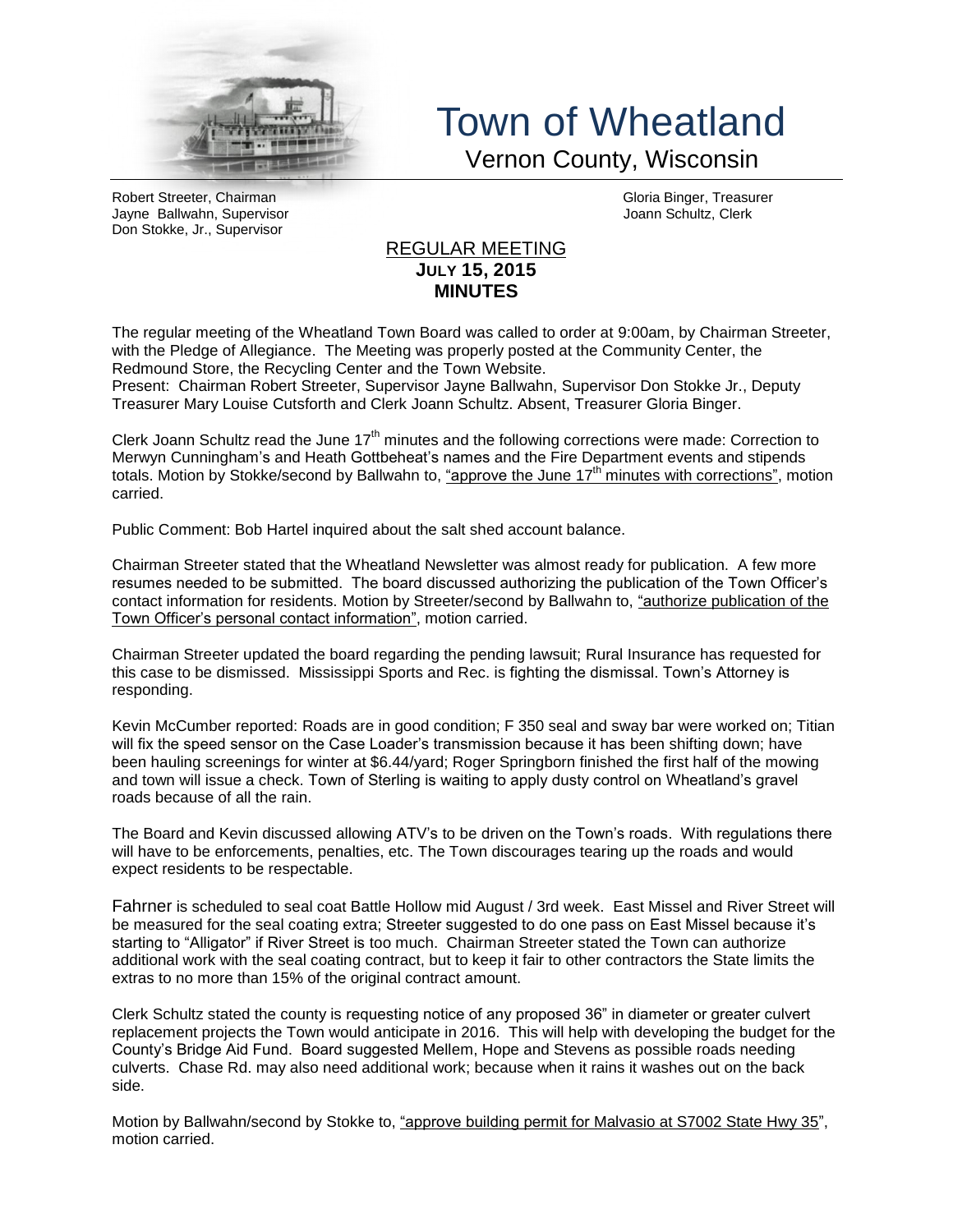

## Town of Wheatland Vernon County, Wisconsin

Robert Streeter, Chairman (Chairman Chairman Chairmeile and Chairmeile and Chairmeile and Chairmeile and Chair<br>The Sallwahn, Supervisor (Gloria Binger) and Chairmeile and Chairmeile and Chairmeile and Chairmeile and Chair<br> Jayne Ballwahn, Supervisor Don Stokke, Jr., Supervisor Motion by Stokke/second by Ballwahn to, "approve building permit for Cindy Koboske at S8265 Lawrence Ridge Rd", motion carried.

Board discussed if land owners should pay the expense of replacement fire number signs. Motion by Ballwahn/second by Stokke to, "change the last sentence of ordinance policy #5.02(C) to read "New and or any replacement fire number signs will be of land owner's expense. New signs will be \$50 and replacements will be the cost of materials", motion carried.

Deputy Treasurer Cutsforth presented the financial. All accounts are reconciled and balanced. June income is \$4,866.24 and Expenses are \$62,863.51. Total cash on hand, in all funds, is \$98,084.37. Motion by Ballwahn/second by Stokke to, "accept the financial report", motion carried.

Clerk Schultz reported that all Notice of BOR Determinations were completed and delivered at the end of the BOR. 2015 BOR was adjourned on June 22, 2015.

Motion by Ballwahn/second by Stokke to, "approve checks # 21332-21355 and late claim checks #21356- 21370 as presented", motioned carried.

Board reviewed the updated insurance policy and noticed corrections hadn't been made. Ballwahn will contact insurance agent to verify corrections were made & get new prices with different deductions. Motion by Ballwahn/second by Stokke to, "pay insurance invoice & have corrections made prior to issuing new policy, then have Rural issue refund & have changes issued to Ballwahn", motion carried.

The Fire Department report shows 12 events with 68 stipends for June.

Stokke reported that Eric Koch resigned as the First Responders Coordinator on June  $22^{nd}$ . Eric requested year to date stipends to be paid along with his last officer check. Chief Stokke recommended to pay the stipends and remove him from the Fire Department's roster. Motion by Ballwahn/second by Streeter to, "accept Eric Koch's resignation and remove him from the Fire Department's roster", motion carried. Motion by Ballwahn/second by Streeter to, "pay Eric Koch year to date stipends and officer salary up to the date of resignation", motion carried.

Stokke suggested that the First Responders Coordinator Position to be part of the Fire Chief Position and to combine the salaries. He also suggested combining the currently open Assistant Coordinator Position and the Secretary Position and salaries together. Ballwahn thinks the positions would be better served as separate positions. Streeter encourages keeping the positions separate, but this would be okay until there is more First Responder volunteers and willing to split the positions. Motion by Ballwahn/second by Streeter to, "to combine the positions", motion carried. Stokke abstained from voting. The New Fire Department Roster will be at the next meeting in August.

Stokke stated the Fire Department is willing to pay \$2,000 towards the replacement of the Fire Station garage door apron. Tim Ballwahn and Stokke will donate their time to install the concrete approach. Concrete approach at 6' wide x 50' long x 6" deep = approximately  $$1,000$ Asphalt at 30' wide x 60' long x 4" deep = approximately \$4,000. So total will be approximately \$5,000. Motion by Ballwahn/second by Streeter to, "move forward with the "Apron Project" which includes concrete area up to 10ft,and Kevin McCumber will contact Tim Ballwahn. ", motion carried. Stokke abstained from voting.